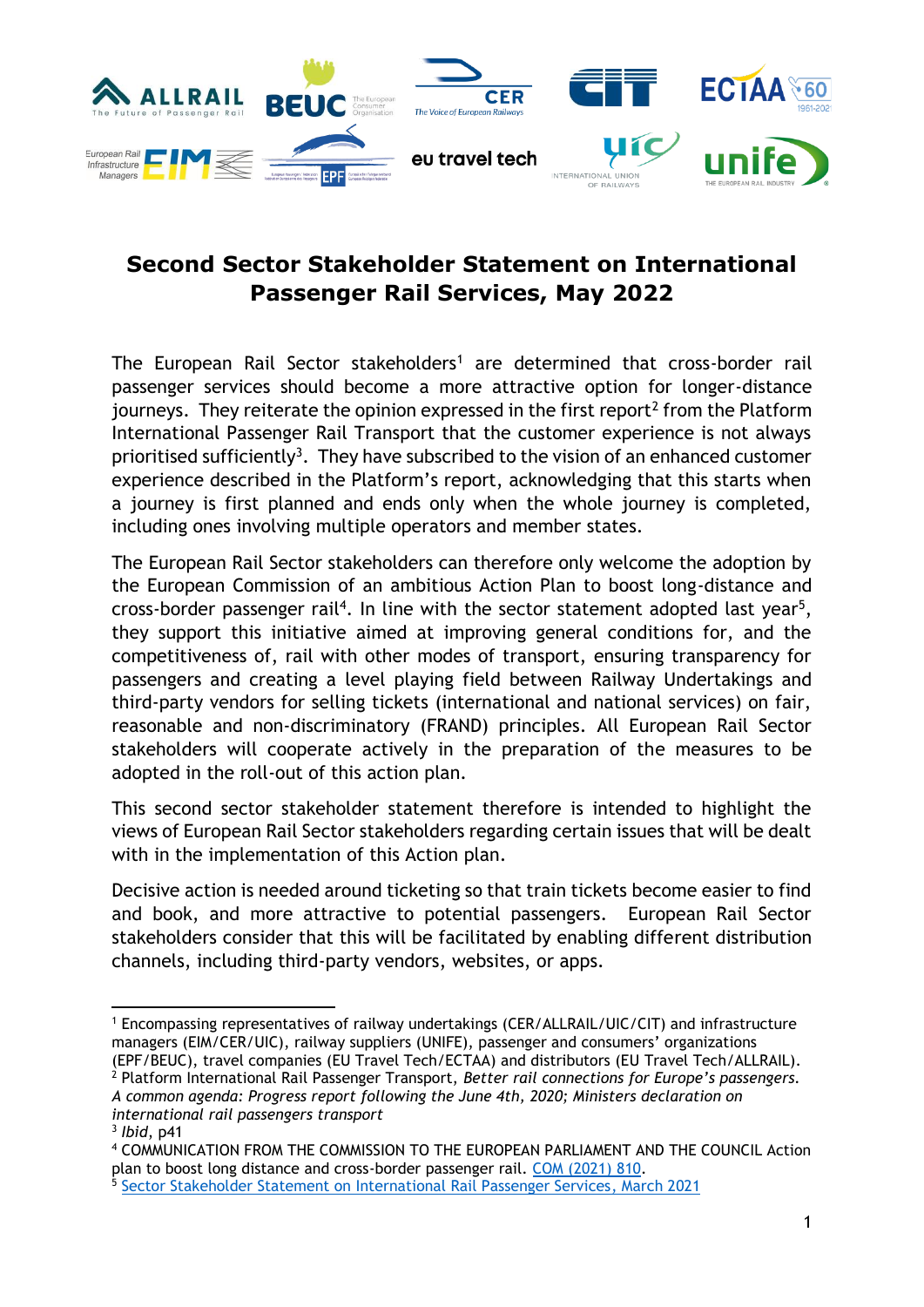Other railway undertakings and ticket vendors should be able to access the same products and services as the railway undertakings' own retail outlets. The stakeholders commit that the commercial arrangements underpinning those dealings would not be done in a way that restricts competition (including commissions) or are unenforceable in law, or in which a dominant stakeholder seeks otherwise to impose terms that would render the business of the party with who they are negotiating unsustainable. The stakeholders also commit that these arrangements will offer non-discriminatory services and terms of trade to all potential distributors (including in-house retail outlets) and *vice versa*. The stakeholders commit to work to establish a common understanding of this FRAND framework at the earliest opportunity. The FRAND terms should apply to access to rail contents (fares, schedules, ancillary services, etc.) and real-time information to ensure a high level of customer experience regardless of the distribution channel.

The stakeholders acknowledge the importance of ensuring a high level of customer experience, including keeping passengers informed, regardless of the distribution channel<sup>6</sup>. This should be done, both before and during their journey, by providing real-time information. They commit to the implementation of the new Rail Passenger Rights Regulation. They are therefore committing to support the development of an openly accessible European real-time data service to keep all the stakeholders, including especially passengers, appropriately informed.

Passengers are often deterred from choosing to use rail for a journey combining more than one service for fear that they may be unable to complete it without additional penalty if one of the trains is delayed. The stakeholders acknowledge CER's willingness to extend the CIT *Agreement on Journey Continuation* (AJC) arrangements to cover all cross-border journeys, and to continue to encourage all railway undertakings to participate, and for the AJC's provisions to be communicated to consumers in a clear and transparent manner both at booking time and in case of travel disruption.<sup>7</sup> Passengers should have the assurance of consistent support to reach their destination when their journey is disrupted, whichever the operators involved and whatever the relevant tickets held for the journey and that the passengers are informed about these arrangements when searching and booking their journey.

Tariff rules that vary between operators and member states – e.g., with regard to age groups, acceptance of rail passes, definition of items like luggage, necessary personal identification documents, etc. – sometimes make it more difficult to book international journeys. The stakeholders commit to work towards clustering

<sup>&</sup>lt;sup>6</sup> In relation to the distribution channel, it is important to refer to the previous joint position paper (Real time information for high customer services): https://eimrail.org/wp-

content/uploads/2021/06/20210604-CER-EIM-UNIFE-EUTT-Position-Paper-Real-time-

information.pdf) that highlights that IMs provide information to operators and to passengers in the stations.

 $7$  The AJC is presently a CIT confidential agreement signed between 15 railway undertakings, first set up in 2017. It provides that in the event of delay and missed connection a passenger will be allowed to travel onwards to their destination by a later train at no additional charge even if they hold separate tickets for each train and those trains are run by different operators, as long as those operators are signatories to the AJC.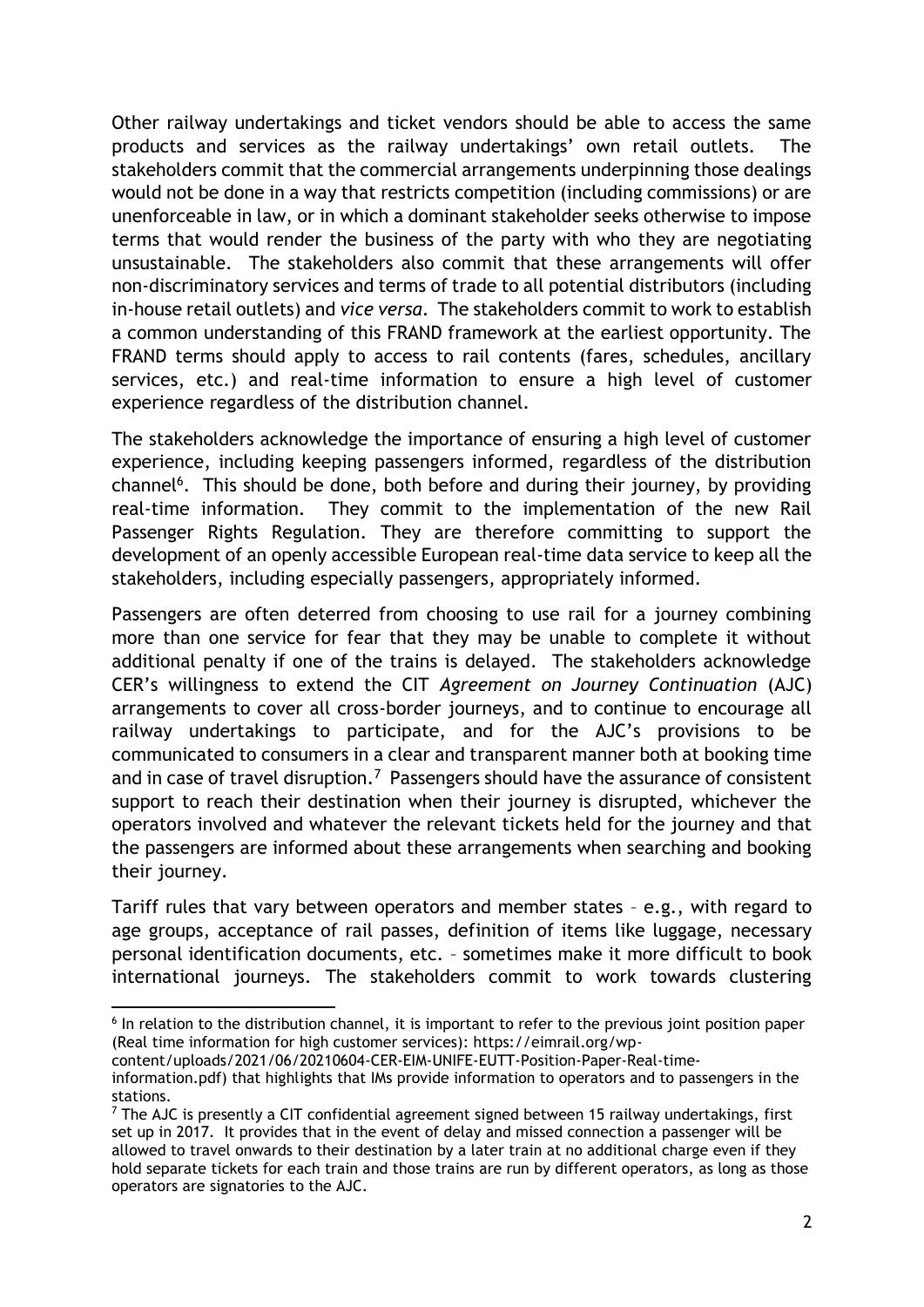ticketing conditions to create standardised traveller/tariff types to facilitate through ticketing and to reduce barriers to accessing the best offers.

The stakeholders recognise the importance of regulatory intervention in tackling the above-mentioned issues [and stand ready to support actively the Commission ahead of the "Multimodal Digital Mobility Services" initiative<sup>8</sup>, notably within the dedicated expert group]. They also acknowledge the intentions highlighted in the CER *Ticketing Roadmap*<sup>9</sup> published in the wake of the Platform's first report. They look forward to its early roll-out by European railway undertakings in its entirety, noting the planned inclusion of first and last mile services and observing that implementation is the ultimate test of good intention. EU Travel Tech and ECTAA members have indicated their willingness to distribute the services generated by implementation of the *Ticketing Roadmap*, while EPF is contributing to the establishment of key performance indicators relevant to independent monitoring from a passenger-focussed perspective. Representatives of the Stakeholder Mirror Group have also welcomed the expressed intention of AllRail, another key stakeholder, to put forward other practical proposals to facilitate further improvements to the overall customer experience of cross-border journey-making.

For the development of more attractive and new concepts of international services, it is important that these are first based on sound market analysis that meet passengers' needs. In addition, an efficient use of the cross-border network is also needed to promote rail attractiveness among passengers, in line with the EC Action Plan objective to strengthen infrastructure for passenger rail.

To this purpose, rail infrastructure managers reiterate their commitments to work for seamless cross-border journeys by enhancing interoperability, coherent timetabling and capacity management, as well as completing missing links and removing bottlenecks.

Stakeholders also support specific strategic sector initiatives such as Eurolink and Timetabling and Capacity Redesign (TTR) allowing flexible planning of railway infrastructure capacity and increasing its quality, as stated, in the first Sector Statement. The sector wishes to see a sound legal basis for the implementation of TTR.

To achieve a proper functioning cross-border railway system an adequate allocation of funds is needed. Long-term investment planning and coordinated infrastructure maintenance and development are indeed essential to provide high quality international rail passenger services all over Europe. The sector stakeholders support the Proposal for a TEN-T Regulation which is part of the Commission's Action Plan. It is a crucial Proposal to enable the transition to sustainable modes of transport such as rail and in achieving the objectives of the European Green Deal and Smart and Sustainable Mobility Strategy. A synchronised and harmonised deployment of ERTMS, on track and on board, will be crucial to deliver interoperability and good

<sup>8</sup> https://ec.europa.eu/info/law/better-regulation/have-your-say/initiatives/13133-Multimodaldigital-mobility-services\_en

<sup>&</sup>lt;sup>9</sup> www.cer.be/publicationslatest-publications/cer-ticketing-roadmap